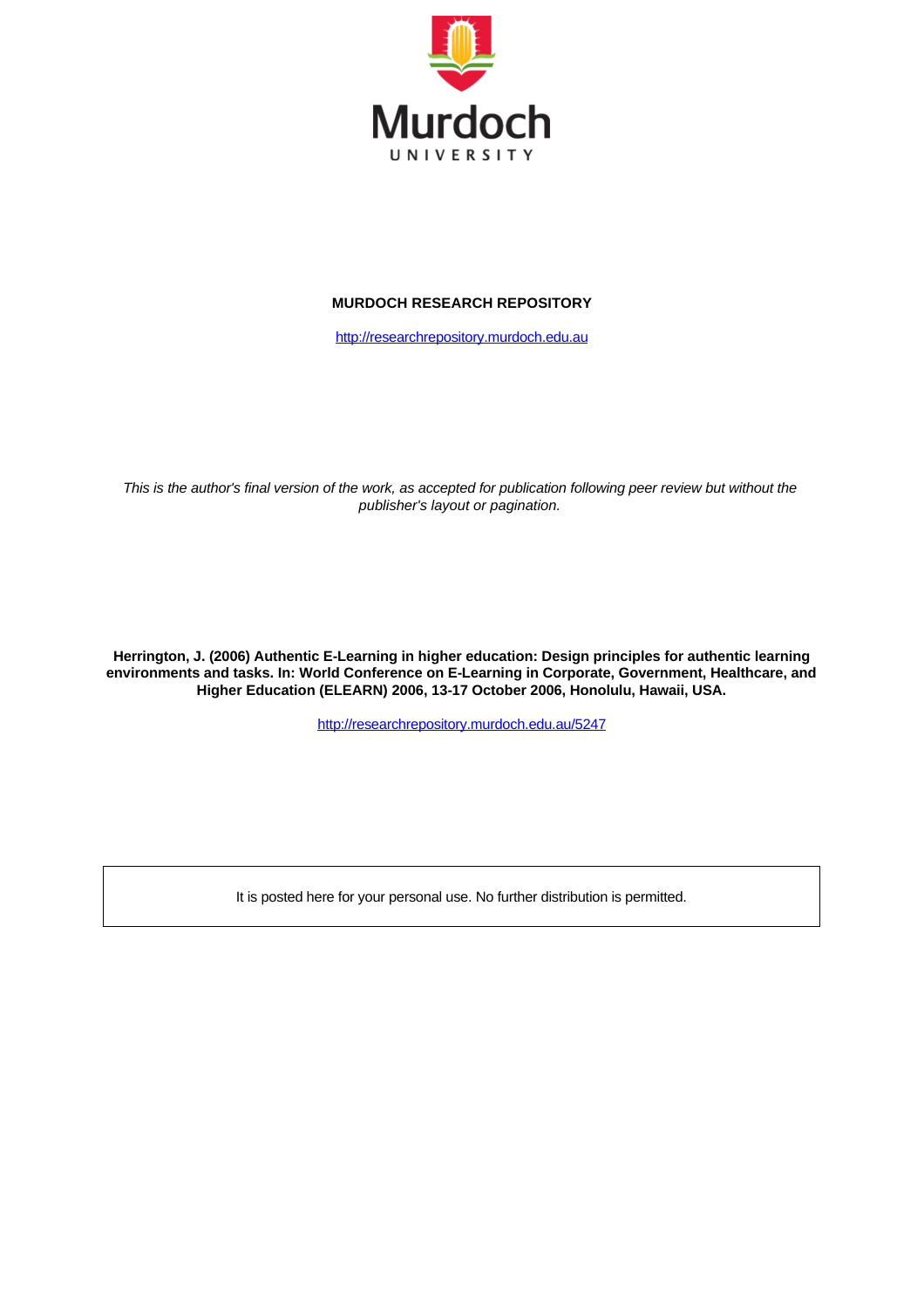# KEYNOTE ADDRESS: E-Learn Conference, 2006

# **Authentic e-learning in higher education: Design principles for authentic learning environments and tasks**

**Jan Herrington** Faculty of Education University of Wollongong Wollongong, New South Wales, Australia, 2522 jan herrington@uow.edu.au

**Abstract**: With many learners failing to engage with didactic and outmoded instructional methods, and unwilling to use technology that simply replicates the one-way transfer of information from teacher to student, authentic learning designs have the potential to improve student engagement and educational outcomes. This paper argues that online technologies afford the design and creation of truly innovative authentic learning environments. The theoretical foundations of this approach are strong, and they are also explored, together with discussion of the importance of tasks as the focus of authentic activities. Finally, the case is made for a more comprehensive approach to investigating the effectiveness of authentic learning environments through design-based research.

## **Authentic learning environments**

Despite the intuitive appeal of authentic learning environments, and much anecdotal evidence that they are effective in promoting higher order learning, such complex learning environments appear to be used only rarely in higher education courses. With many learners failing to engage with didactic and outmoded instructional methods (ref), and unwilling to use technology that simply replicates the one-way transfer of information from teacher to student, authentic learning designs have the potential to improve student engagement and educational outcomes. This paper describes the origins of 'authentic learning,' drawing largely on the theoretical constructs of situated learning and cognitive apprenticeships, and I summarize some of its defining characteristics. It then focuses more specifically on the task as the central focus for authentic activity, and concludes with suggestions for the dissemination of good practice and theory development through design-based research.

Based largely on the work of Lave and Wenger (1991), and in particular two important papers published in 1989, by Brown, Collins and Duguid (1989) and Collins, Brown & Newman (1989), teachers and researchers in education began to investigate the notion of apprenticeships and to try to distinguish those characteristics which were critical to its success. Their aim was to begin the process of developing a theoretical perspective for learning based on the apprenticeship model, that cognitive science had, to date, not been able to explain. Brown, Collins and Duguid (1989) were the first to use the ideas to produce a proposal for a model of instruction that has implications for higher education. In their model of situated cognition, Brown et al. (1989) argued that meaningful learning will only take place if it is embedded in the social and physical context within which it will be used. At its most simple, situated learning was defined by Collins (1988) as: 'the notion of learning knowledge and skills in contexts that reflect the way the knowledge will be useful in real life' (p. 2). Further development of the theory meant that in the next decade, situated learning was more fully explored and described. During the 1990s, the further exploration of cognitive apprenticehips and situated learning (e.g., McLellan, 1996) coincided with rapid development in the educational uptake of multimedia and web-based learning environments.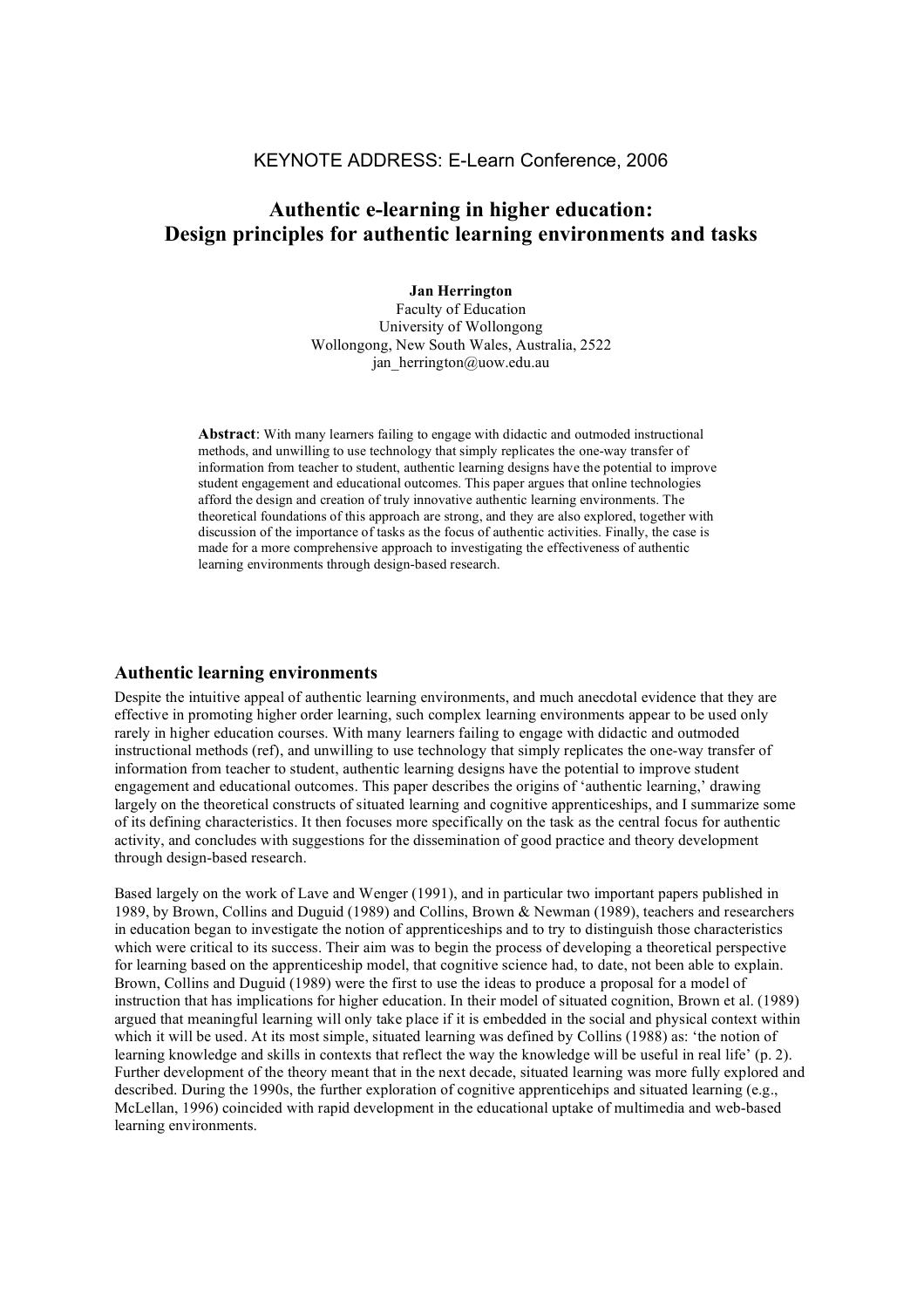In 1993, Brown and Duguid noted: 'One of the most persistent educational questions following discussions of situated learning has been: How can these situated theories be operationalized?' (1993, p. 10). Although many people were writing in the area at the time, and despite calls for a model of instruction to isolate those 'critical elements' that make apprenticeships successful, no comprehensive model of the approach for classroom practice had emerged. A comprehensive literature review and analysis conducted later in that decade proposed a model of critical characteristics of situated learning, developed in reference to the design of multimedia learning environments (Herrington, 1997; Herrington & Oliver, 2000). This was later applied to web environments (Oliver & Herrington, 2000), and then more generically to learning environments in higher education (Herrington & Herrington, 2006).

The characteristics of situated learning that emerged from that research are listed below, together with a short but not exhaustive list of references of researchers who advocated each element. In effect, a situated learning environment employs:

### *1. An authentic context that reflects the way the knowledge will be used in real life*

In designing online learning environments with authentic contexts, it is not enough to simply provide suitable examples from real-world situations to illustrate the concept or issue being taught. The context needs to be all-embracing, to provide the purpose and motivation for learning, and to provide a sustained and complex learning environment that can be explored at length (e.g., Brown, Collins, & Duguid, 1989; Honebein, Duffy, & Fishman, 1993; Reeves & Reeves, 1997).

#### *2. Authentic activities*

The learning environment needs to provide ill-defined activities which have real-world relevance, and which present a single complex task to be completed over a sustained period of time, rather than a series of shorter disconnected examples (Bransford, Vye, Kinzer, & Risko, 1990; Brown, Collins, & Duguid, 1989; Reeves & Reeves, 1997; Lebow & Wager, 1994).

#### *3. Access to expert performances and the modelling of processes*

In order to provide expert performances, the online learning environment needs to provide access to expert thinking and the modelling of processes, access to learners in various levels of expertise, and access to the social periphery or the observation of real-life episodes as they occur (Collins, Brown,  $\&$ Newman, 1989; Brown, Collins, & Duguid, 1989; Lave & Wenger, 1991). The facility of the World Wide Web to create global communities of learners who can interact readily via email, also enables opportunities for the sharing of narratives and stories.

### *4. Multiple roles and perspectives*

In order for students to be able to investigate the learning environment from more than a single perspective, it is important to enable and encourage students to explore different perspectives on the topics from various points of view, and to 'criss cross' the learning environment repeatedly (e.g., Collins, Brown, & Newman, 1989; Honebein, Duffy, & Fishman, 1993; Spiro, Feltovich, Jacobson, & Coulson, 1991).

#### *5. Collaborative construction of knowledge*

The opportunity for users to collaborate is an important design element, particularly for students who may be learning at a distance. Consequently, tasks need to be addressed to a group rather than an individual, and appropriate means of communication need to be established. Collaboration can be encouraged through appropriate tasks and communication technology (e.g., discussion boards, chats, email, debates etc.) (e.g., Brown, Collins, & Duguid, 1989; Collins, Brown, & Newman, 1989; Hooper, 1992; Reeves & Reeves, 1997).

#### *6. Reflection*

In order to provide opportunities for students to reflect on their learning, the online learning environment needs to provide an authentic context and task, as described earlier, to enable meaningful reflection. It also needs to provide non linear organisation to enable students to readily return to any element of the site if desired, and the opportunity for learners to compare themselves with experts and other learners in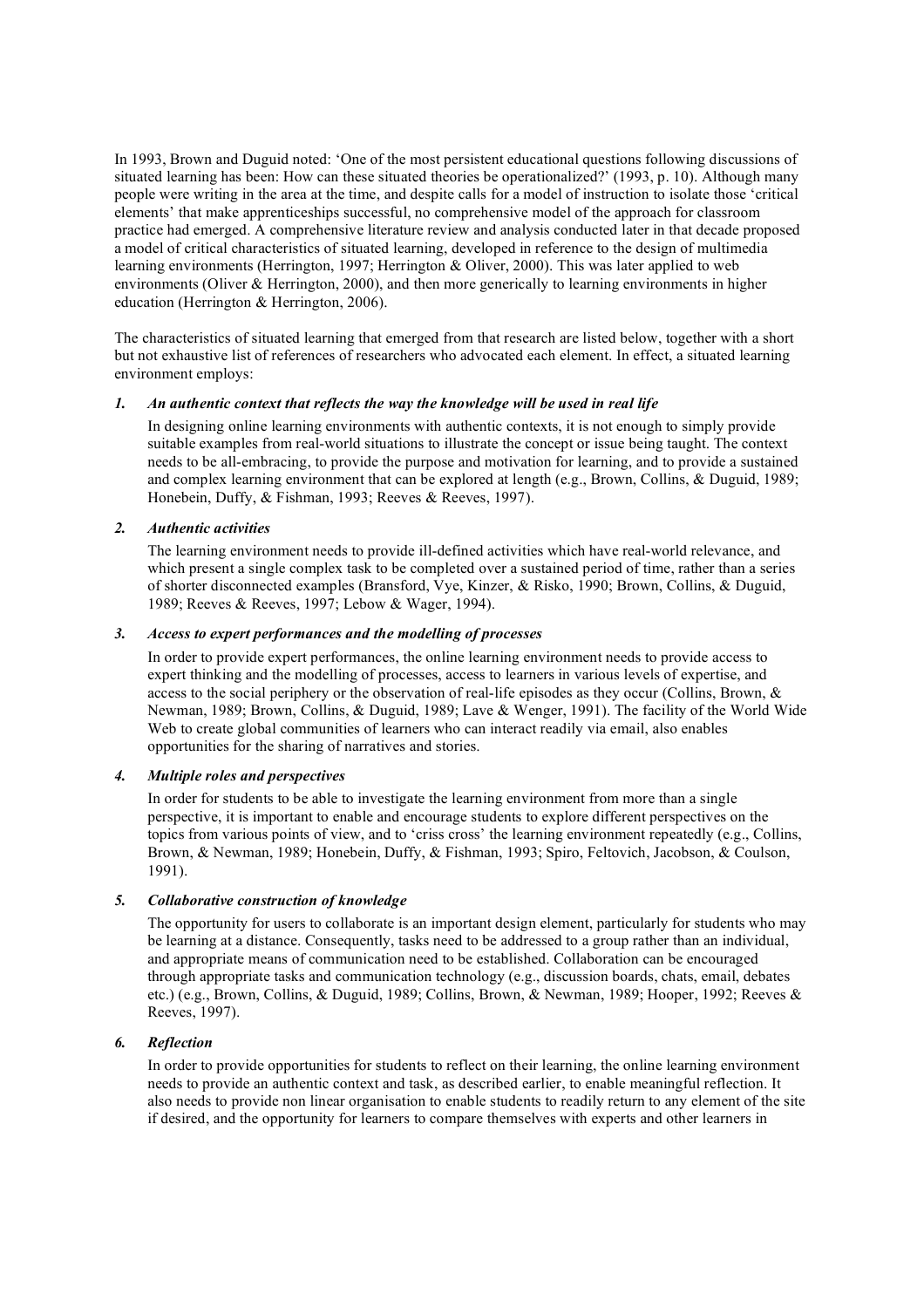varying stages of accomplishment (e.g., Boud, Keogh, & Walker, 1985; Kemmis, 1985; Collins & Brown, 1988).

#### *7. Articulation*

In order to produce a learning environment capable of providing opportunities for articulation, the tasks need to incorporate inherent—as opposed to constructed—opportunities to articulate, collaborative groups to enable articulation, and the public presentation of argument to enable defence of the position (e.g., Edelson, Pea, & Gomez, 1996; Collins, Brown, & Newman, 1989; Lave & Wenger, 1991).

### *8. Coaching and scaffolding*

In order to accommodate a coaching and scaffolding role principally by the teacher (but also provided by other students), the online learning environments needs to provide collaborative learning, where more able partners can assist with scaffolding and coaching, as well as the means for the teacher to support learning via appropriate communication technologies (e.g., Collins, Brown, & Newman, 1989; Greenfield, 1984).

### *9. Authentic assessment*

In order to provide integrated and authentic assessment of student learning, the online learning environment needs to provide: the opportunity for students to be effective performers with acquired knowledge, and to craft polished, performances or products in collaboration with others. It also requires the assessment to be seamlessly integrated with the activity, and to provide appropriate criteria for scoring varied products (e.g., Wiggins, 1993; Reeves & Okey, 1996; Linn, Baker, & Dunbar, 1991; Duchastel, 1997; Bain, 2003).

This framework of critical elements have been used to design and/or evaluate a number of technology-based learning environments that have been based on a theoretical foundation of situated learning, for example, (e.g.,Pennell, Durham, Ozog, & Spark, 1997; Kennedy, Judd, Keppell, Ginns, Crabb, & Strugnell, 2001; Pountney, Parr, & Whittaker, 2002; Taylor, 2003; Keppell, Wlodek, Ping, Kennedy, Kirk, & Judd, 2003; Lee, Lee, & Kim, 2005; Koppi & Pearson, 2005; Ferry, Kervin, Hedberg, Turbill, Cambourne, & Jonassen, 2005; Gulikers, Bastiaens, & Martens, 2005; Östlund & Svensson, 2005)

However, our research has also revealed an influence in the design of online learning courses that often militates against the effective use of situated learning, namely, learning management systems. The tendency for universities to place courses on the web (using systems such as WebCT and Blackboard) has often resulted in the focus being placed on information delivery rather than learning (Herrington, Reeves, & Oliver, 2005). Teachers often yield to the seductive appeal of a learning management system, where it is easy enough to populate a weekly schedule with readings and activities, rather than create a complex and engaging task as a vehicle for substantial learning in the course. Their role can be trivialized by the technology, and many become preoccupied with the summary statistics readily available in the system, and frequency of access can be equated with learning.

The importance of authentic activities or tasks in a learning environment was highlighted by Brown, Collins and Duguid (1989) who described them as 'the ordinary practices of the culture'. Since then, others have focused on the central function of the task in an authentic learning environment as of paramount importance (e.g., Reeves & Reeves, 1997; Honebein, Duffy, & Fishman, 1993; Lebow & Wager, 1994; Stein, Isaacs, & Andrews, 2004; Chambers & Stacey, 1999). Our own recent research has focussed on the task as a critical component of authenticity in online learning environments, and we have explored online courses of study that use a single complex and sustained task to provide a meaningful context for student learning. While it is possible for such complex online learning environments to be designed within course management systems, it requires persistence and skill on the part of the teacher, and it remains a fact that few such environments exist within the course offerings of universities using course management systems.

### **Authentic tasks**

Authentic tasks are an integral component to situated learning environments, and it was felt important to investigate and describe their design more fully in order to explore their effective use in online learning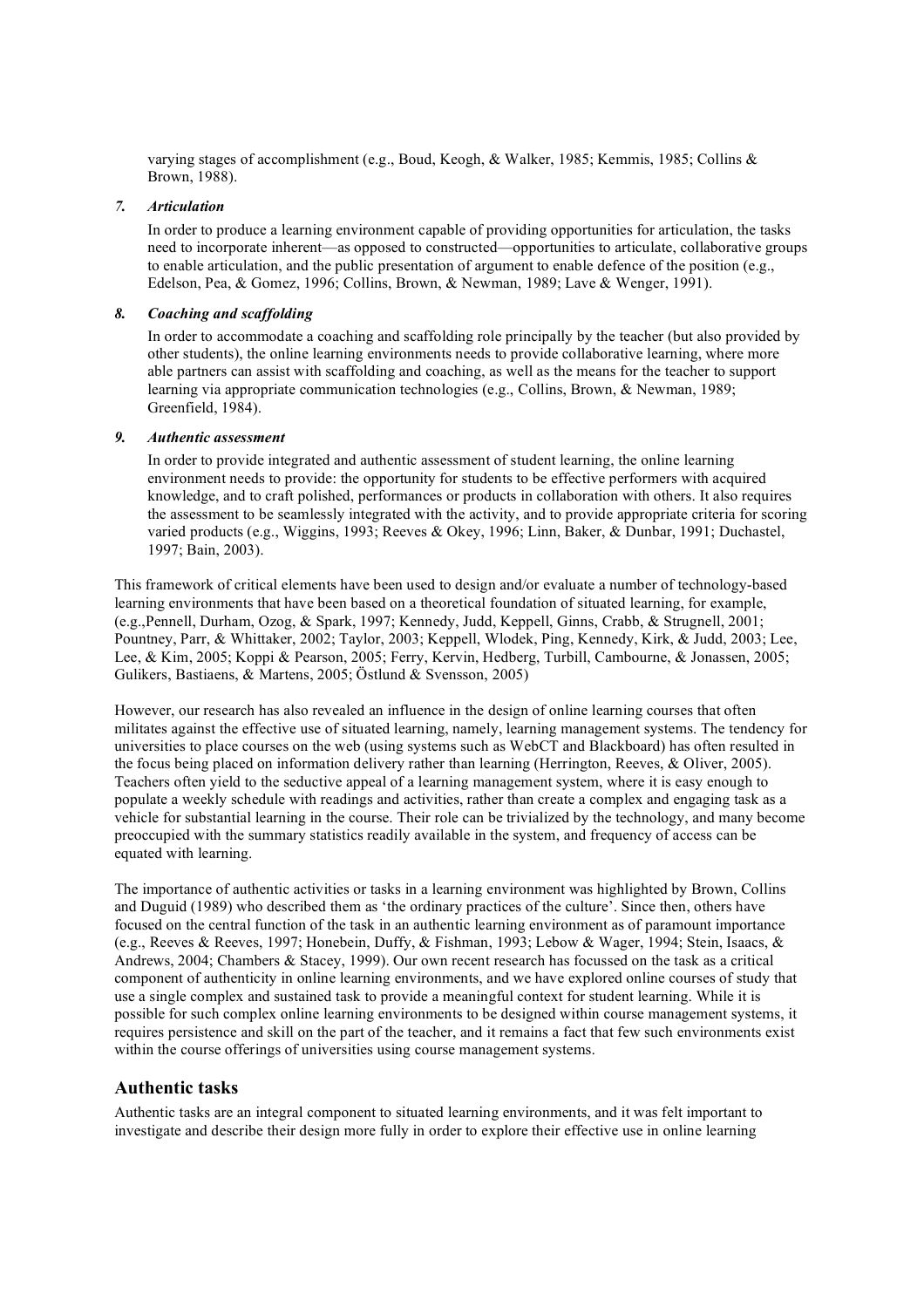environments. A literature review and study was undertaken where examples of online courses were investigated. The courses needed to use complex and sustained tasks that comprised an entire semester's work, so that in completing a single task, students would fulfil the requirements of the course. Such courses have been described in face-to-face and on-campus courses, such as the *Mission to Mars* Engineering course evaluated by Reeves, Laffey, & Marlino (1997), but little was known of courses that attempted such tasks online.

Ten characteristics of authentic tasks were distilled from a review of papers on authentic learning environments from the literature and the characteristics were used to select cases for investigation:

- 1. *Authentic tasks have real-world relevance:* Activities match as nearly as possible the real-world tasks of professionals in practice rather than decontextualised or classroom-based tasks (e.g., Brown, Collins, & Duguid, 1989; Jonassen, 1991; Lebow, 1993; Oliver & Omari, 1999; Cronin, 1993; Young, 1993; Winn, 1993; Resnick, 1987; Cognition and Technology Group at Vanderbilt, 1990a)
- 2. *Authentic tasks are ill-defined, requiring students to define the tasks and sub-tasks needed to complete the activity:* Problems inherent in the activities are ill-defined and open to multiple interpretations rather than easily solved by the application of existing algorithms. Learners must identify their own unique tasks and sub-tasks in order to complete the major task (e.g., Lebow & Wager, 1994; Bransford, Vye, Kinzer, & Risko, 1990; Cognition and Technology Group at Vanderbilt, 1990a)
- 3. *Authentic tasks comprise complex tasks to be investigated by students over a sustained period of time:* Activities are completed in days, weeks and months rather than minutes or hours, requiring significant investment of time and intellectual resources (e.g., Bransford, Vye, Kinzer, & Risko, 1990; Lebow & Wager, 1994; Cognition and Technology Group at Vanderbilt, 1990b; Jonassen, 1991)
- 4. *Authentic tasks provide the opportunity for students to examine the task from different perspectives, using a variety of resources:* The task affords learners the opportunity to examine the problem from a variety of theoretical and practical perspectives, rather than a single perspective that learners must imitate to be successful. The use of a variety of resources rather than a limited number of preselected references requires students to detect relevant from irrelevant information (e.g., Young, 1993; Spiro, Vispoel, Schmitz, Samarapungavan, & Boeger, 1987; Bransford, Vye, Kinzer, & Risko, 1990; Cognition and Technology Group at Vanderbilt, 1990b)
- 5. *Authentic tasks provide the opportunity to collaborate:* Collaboration is integral to the task, both within the course and the real world, rather than achievable by an individual learner (e.g., Lebow & Wager, 1994; Young, 1993; Gordon, 1998)
- 6. *Authentic tasks provide the opportunity to reflect:* Activities need to enable learners to make choices and reflect on their learning both individually and socially (e.g., Young, 1993; Myers, 1993; Gordon, 1998)
- 7. *Authentic tasks can be integrated and applied across different subject areas and lead beyond domainspecific outcomes:* Activities encourage interdisciplinary perspectives and enable diverse roles and expertise rather than a single well-defined field or domain (e.g., Jonassen, 1991; Bransford, Sherwood, Hasselbring, Kinzer, & Williams, 1990)
- 8. *Authentic tasks are seamlessly integrated with assessment:* Assessment of activities is seamlessly integrated with the major task in a manner that reflects real world assessment, rather than separate artificial assessment removed from the nature of the task (e.g., Reeves & Okey, 1996; Young, 1995; Herrington & Herrington, 1998)
- 9. *Authentic tasks create polished products valuable in their own right rather than as preparation for something else:* Activities culminate in the creation of a whole product rather than an exercise or substep in preparation for something else (e.g., Barab, Squire, & Dueber, 2000; Gordon, 1998; Duchastel, 1997)
- 10. *Authentic tasks allow competing solutions and diversity of outcome:* Activities allow a range and diversity of outcomes open to multiple solutions of an original nature, rather than a single correct response obtained by the application of rules and procedures (e.g., Duchastel, 1997; Bottge & Hasselbring, 1993; Young & McNeese, 1993; Bransford, Vye, Kinzer, & Risko, 1990; Bransford, Sherwood, Hasselbring, Kinzer, & Williams, 1990).

Using these criteria to select courses for investigation, the research explored the conditions and factors that contributed to the successful use of authentic tasks in online learning environments (cf., Herrington, 2002;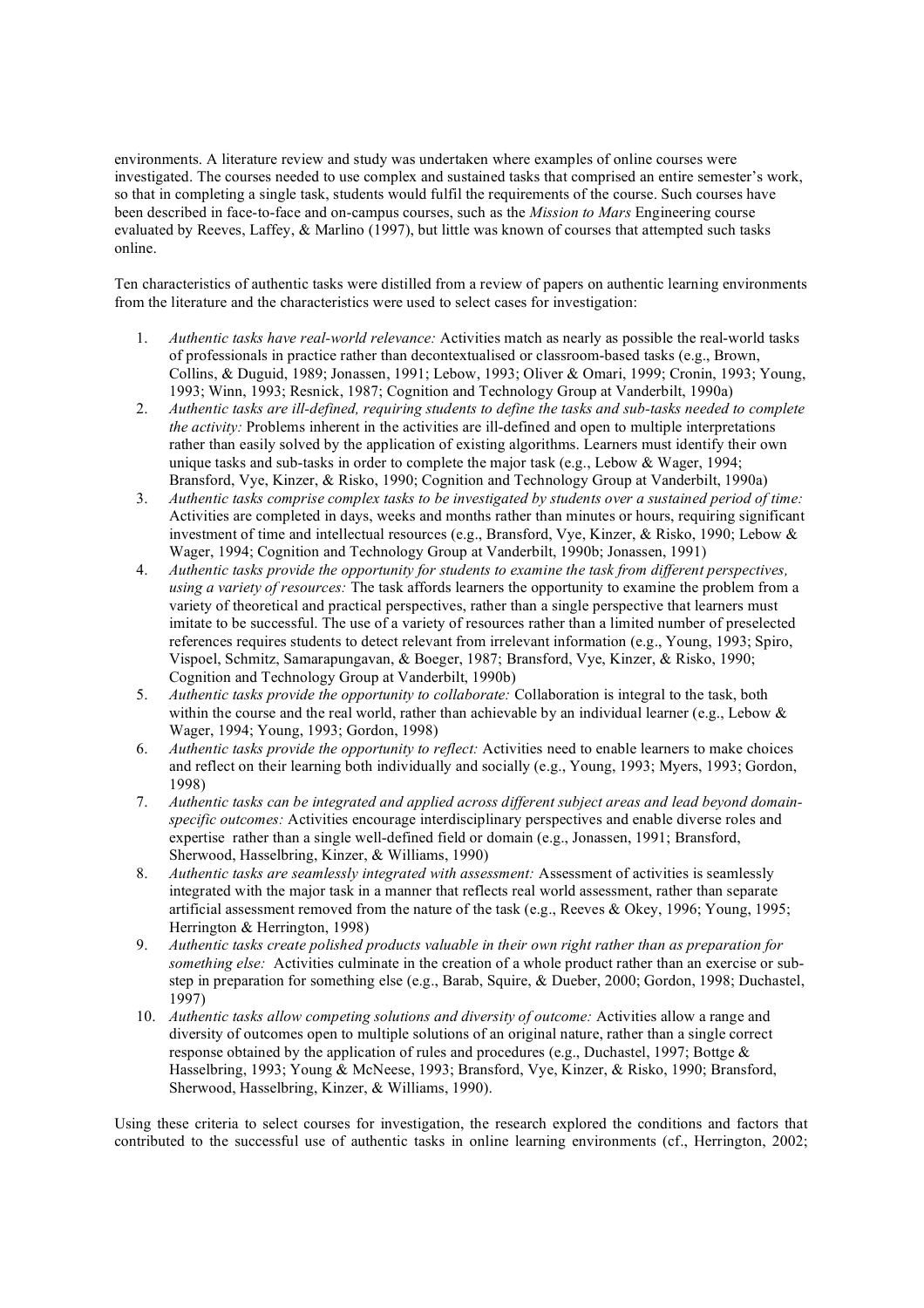Reeves, Herrington, & Oliver, 2002; Herrington, Reeves, Oliver, & Woo, 2004). In-depth qualitative studies revealed that the most successful learning environments employing authentic tasks: are customer-oriented, offering education as a *process* rather than a *product*; they do not necessarily seek to provide real experiences or photo-realistic simulations, but provide 'cognitive realism'; and they accept the need to assist students to become accustomed to learning in what might be a totally different way, and to assist with the necessary 'suspension of disbelief' that is sometimes required in such learning environments. These factors are explored in more depth below.

### *Learning vs information*

Especially under the influence of course management systems, an expectation has arisen in higher education that online education will comprise information in the form of content, readings, resources, and 'interactivity' of some type (such as discussions, chats, emails, etc.). Tangible information has taken priority over more nebulous notions of learning. Miller (2000) defined the information industry by its focus on the four Gs: 'Firms in this industry *generate*, *gather*, and *group* information, and then *give* (sell) information to other firms' (p. 2). Rather than the complex and challenging models of education prompted by a more constructivist philosophy to course provision, it is possible to recognise this model in the presentation of many online courses today. In such courses:

- teachers *generate* the content that they decide is appropriate for the students to know;
- they *gather* appropriate and specific resources that are relevant to the content area;
- they *group* the information into weekly portions or modules; and
- they *give* the information to the students.

Courses that used authentic tasks resisted this approach. There is a focus on educating the student (the *customer* orientation) rather than content (the *product* orientation*)*. Teachers were able to overcome obstacles such as student expectation of defined readings and well-structured tasks, technology reliability problems, and the pressures of institutions to streamline and standardize their online offerings (Herrington, Reeves, & Oliver, 2005).

#### *Cognitive realism*

Courses that employed authentic tasks recognized that there was no necessary for the environment to be real. Many teachers, when endeavoring to create authentic learning environments believe it essential to create genuinely real opportunities for students (e.g., Savery & Duffy, 1996). For example, when teaching multimedia skills or web development classes, a teacher might advertise for organizations or companies in need of a multimedia or web product, and then require students to work with the real client; or (another example). While this is often possible, and valuable if it can be readily achieved, it is not necessary in order to create a 'cognitively real' learning environment. Realistic simulations are another means to create verisimilitude in learning contexts, but they are often extremely resource intensive and expensive to develop, and are limited by predetermined outcomes that need to be predicted and created within the parameters of the scenario itself.

Smith (1987) in his review of research related to simulations in the classroom concluded that the 'physical fidelity' of the simulation materials is less important than the extent to which the simulation promotes 'realistic problem-solving processes' (p. 409), a process Smith describes as the 'cognitive realism' of the task (Smith, 1986). Luigi, Tortell, Morie, & Dozois (n.d.) also use the term 'cognitive realism' to explain the use of sensory inputs in a simulation to reduce the necessity for photorealistic graphics. Research into the realism of learning environments indicates that maximum fidelity does not necessarily lead to maximum effectiveness in learning, particularly for novice learners (Alessi, 1988). Our research proposes that the physical reality of the learning situation is of less importance than the characteristics of the task design, and the engagement of students in the learning environment (Herrington, Oliver, & Reeves, 2003a).

#### *Suspension of disbelief*

Designing a learning environment to exhibit cognitive realism is one step towards creating an immersive and engaging online learning environment. However, the fact that a learning context has been well-designed is often insufficient. Students must also commit to the environment and its parameters, often set within a story or scene that many students initially reject. In order for this to happen, students may need to engage in the process described by the early 19<sup>th</sup> century poet Samuel Taylor Coleridge as the 'willing suspension of disbelief'. The term has been applied to many instances of human response to the arts, as noted by (Milburn, n.d.). There has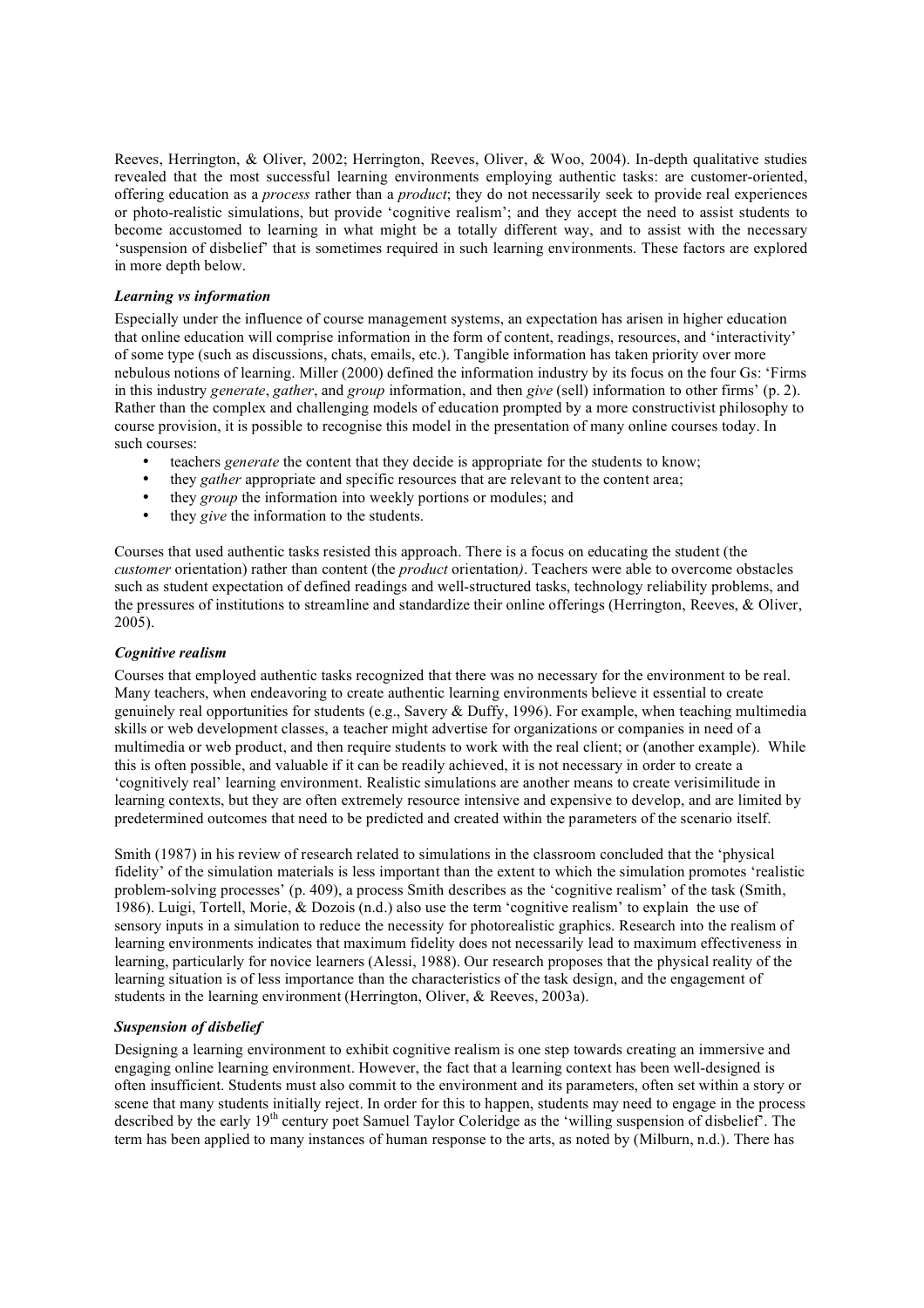been some research to indicate that this separation between real world learning and its approximation can be accommodated in learning environments (Kantor, Waddington, & Osgood, 2000). For example, Petraglia (1998) contended that learners need to be *persuaded* that they are participating in an authentic learning environment. Further, Kantor et al., (2000) who, when referring to the kinds of goal-based scenarios they design for Anderson Consulting, argued that their environments are as authentic as a staged production, that is, 'to the degree that the staging of theatrical productions is authentic' (p. 222). As noted by Barab, Squire and Dueber (2000) authenticity occurs 'not in the learner, the task, or the environment, but in the dynamic interactions among these various components … authenticity is manifest in the flow itself, and is not an objective feature of any one component in isolation' (p. 38).

Our research into the patterns of students' engagement as they suspend disbelief to engage in scenario-based learning environments (Herrington, Oliver, & Reeves, 2003b) suggests that the use of authentic tasks encourages and supports immersion in self-directed and independent learning—an important success factor in online learning.

# **Design based research**

Many questions remain unexplored about notions of authenticity in online learning environments. The use of the approach has its skeptics, such as Bain (1993) who questioned whether we should preserve some aspects of instructivism. He argued that 'left to their own devices, many students may not abstract the underlying concepts and principles from the 'narrative' of the authentic task' (p. 1386). While authentic learning, as described in this paper, includes the full support and scaffolding a good teacher provides, such arguments reveal the common misconceptions and pre-judgements of those who have not been convinced of the worth of the approach. This is understandable. Few rigorous research studies—systemic or analytic—exist to support the claims of the theorists and teachers who advocate authentic learning.

There are many teachers who employ authentic learning approaches in online courses. Widespread research at the practitioner level would add substantially to the knowledge we have about the advantages and disadvantages, affordances and limitations, and benefits and problems associated with authentic learning. But this research should be more than anecdotal. The use of *development* research or *design-based research* studies (Brown, 1992; Reeves, 2000; van den Akker, 1999) would importantly contribute not only empirical knowledge about the veracity of the approach, but also design principles to inform theory and practice in education (Reeves, Herrington, & Oliver, 2004). Instructional designers and learning designers in universities can perform an important leadership role in this regard (Seeto & Herrington, in review).

The use of such an approach in investigating authentic learning environments can assure a rigorous and valid research agenda, and contribute greatly to our understanding of how such learning environments function and succeed in real educational contexts.

# **References**

- Bain, J.D. (2003). Slowing the pendulum: Should we preserve some aspects of instructivism? In P. Kommers & G. Richards (Eds.), *World Conference on Educational Multimedia, Hypermedia and Telecommunications 2003* (pp. 1382-1388). Honolulu, Hawaii: AACE.
- Barab, S.A., Squire, K.D., & Dueber, W. (2000). A co-evolutionary model for supporting the emergence of authenticity. *Educational Technology Research and Development, 48*(2), 37-62.
- Bottge, B.A., & Hasselbring, T.S. (1993). Taking word problems off the page. *Educational Leadership, 50*(7), 36-38.
- Boud, D., Keogh, R., & Walker, D. (1985). Promoting reflection in learning: A model. In D. Boud, R. Keogh & D. Walker (Eds.), *Reflection: Turning experience into learning* (pp. 18-40). London: Kogan Page.
- Bransford, J.D., Sherwood, R.D., Hasselbring, T.S., Kinzer, C.K., & Williams, S.M. (1990). Anchored instruction: Why we need it and how technology can help. In D. Nix & R. Spiro (Eds.), *Cognition, education and multimedia: Exploring ideas in high technology* (pp. 115-141). Hillsdale, NJ: Lawrence Erlbaum.
- Bransford, J.D., Vye, N., Kinzer, C., & Risko, V. (1990). Teaching thinking and content knowledge: Toward an integrated approach. In B.F. Jones & L. Idol (Eds.), *Dimensions of thinking and cognitive instruction* (pp. 381-413). Hillsdale, NJ: Lawrence Erlbaum Associates.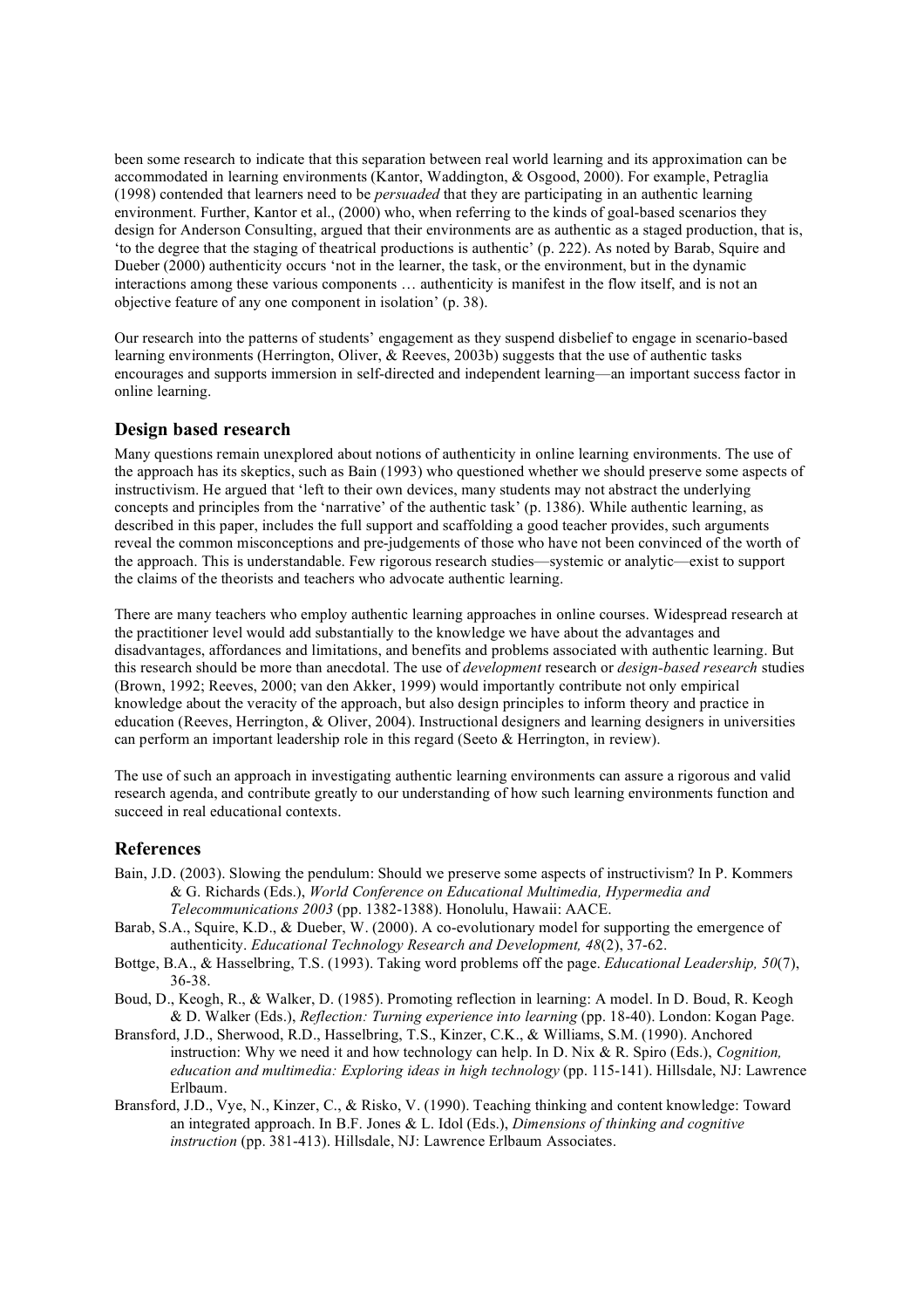- Brown, A.L. (1992). Design experiments: Theoretical and methodological challenges in creating complex interventions. *Journal of the Learning Sciences, 2*(2), 141-178.
- Brown, J.S., Collins, A., & Duguid, P. (1989). Situated cognition and the culture of learning. *Educational Researcher, 18*(1), 32-42.
- Brown, J.S., & Duguid, P. (1993). Stolen knowledge. *Educational Technology, 33*(3), 10-15.
- Chambers, D.P., & Stacey, K. (1999). Authentic tasks for authentic learning: Modes of interactivity in multimedia for undergraduate teacher education. In J.D. Price, J. Willis, D.A. Willis, M. Jost & S. Boger-Mehall (Eds.), *Society for Information Technology and Teacher Education International Conference 1999* (pp. 12-17). Chesapeake, VA: AACE.
- Cognition and Technology Group at Vanderbilt. (1990a). Anchored instruction and its relationship to situated cognition. *Educational Researcher, 19*(6), 2-10.
- Cognition and Technology Group at Vanderbilt. (1990b). Technology and the design of generative learning environments. *Educational Technology, 31*(5), 34-40.
- Collins, A. (1988). *Cognitive apprenticeship and instructional technology* (Technical Report No. 6899): BBN Labs Inc., Cambridge, MA.
- Collins, A., & Brown, J.S. (1988). The computer as a tool for learning through reflection. In H. Mandl & A. Lesgold (Eds.), *Learning issues for intelligent tutoring systems* (pp. 1-18). New York: Springer-Verlag.
- Collins, A., Brown, J.S., & Newman, S.E. (1989). Cognitive apprenticeship: Teaching the crafts of reading, writing, and mathematics. In L.B. Resnick (Ed.), *Knowing, learning and instruction: Essays in honour of Robert Glaser* (pp. 453-494). Hillsdale, NJ: LEA.
- Cronin, J.C. (1993). Four misconceptions about authentic learning. *Educational Leadership, 50*(7), 78-80.
- Duchastel, P.C. (1997). A Web-based model for for university instruction. *Journal of educational technology systems, 25*(3), 221-228.
- Edelson, D.C., Pea, R.D., & Gomez, L. (1996). Constructivism in the collaboratory. In B.G. Wilson (Ed.), *Constructivist learning environments: Case studies in instructional design* (pp. 151-164). Englewood Cliffs, NJ: Educational Technology Publications.
- Ferry, B., Kervin, L., Hedberg, J., Turbill, J., Cambourne, B., & Jonassen, D. (2005). Operationalizing nine design elements of authentic learning environments in a classroom-based on-line simulation. In P. Kommers & G. Richards (Eds.), *EdMedia 2005 Proceedings of World Conference on Educational Multimedia, Hypermedia and Telecommunications 2005* (pp. 3096-3103). Norfolk, VA: AACE.

Gordon, R. (1998). Balancing real-world problems with real-world results. *Phi Delta Kappan, 79*, 390-393.

- Greenfield, P.M. (1984). A theory of the teacher in the learning activities of everyday life. In B. Rogoff & J. Lave (Eds.), *Everyday cognition: Its development in social context* (pp. 117-138). Cambridge, MA: Harvard University Press.
- Gulikers, J.T., Bastiaens, T.J., & Martens, R.L. (2005). The surplus value of an authentic learning environment. *Computers in Human Behaviour, 21*, 509-521.
- Herrington, A., & Herrington, J. (Eds.). (2006). *Authentic learning environments in higher education*. Hershey, PA: Information Science Publishing.
- Herrington, J. (2002). Designing authentic activities for web-based courses. In G. Richards (Ed.), *World Conference on E-Learning in Corporate, Government, Healthcare, and Higher Education 2002* (pp. 18-27). Montreal, Canada: AACE.
- Herrington, J., & Herrington, A. (1998). Authentic assessment and multimedia: How university students respond to a model of authentic assessment. *Higher Education Research and Development, 17*(3), 305-322.
- Herrington, J., & Oliver, R. (2000). An instructional design framework for authentic learning environments. *Educational Technology Research and Development, 48*(3), 23-48.
- Herrington, J., Oliver, R., & Reeves, T.C. (2003a). 'Cognitive realism' in online authentic learning environments. In D. Lassner & C. McNaught (Eds.), *EdMedia World Conference on Educational Multimedia, Hypermedia and Telecommunications* (pp. 2115-2121). Norfolk, VA: AACE.
- Herrington, J., Oliver, R., & Reeves, T.C. (2003b). Patterns of engagement in authentic online learning environments. *Australian Journal of Educational Technology, 19*(1), 59-71.
- Herrington, J., Reeves, T.C., & Oliver, R. (2005). Online learning as information delivery: Digital myopia. *Journal of Interactive Learning Research, 16*(4), 353-367.
- Herrington, J., Reeves, T.C., Oliver, R., & Woo, Y. (2004). Designing authentic activities in web-based courses. *Journal of Computing in Higher Education, 16*(1), 3-29.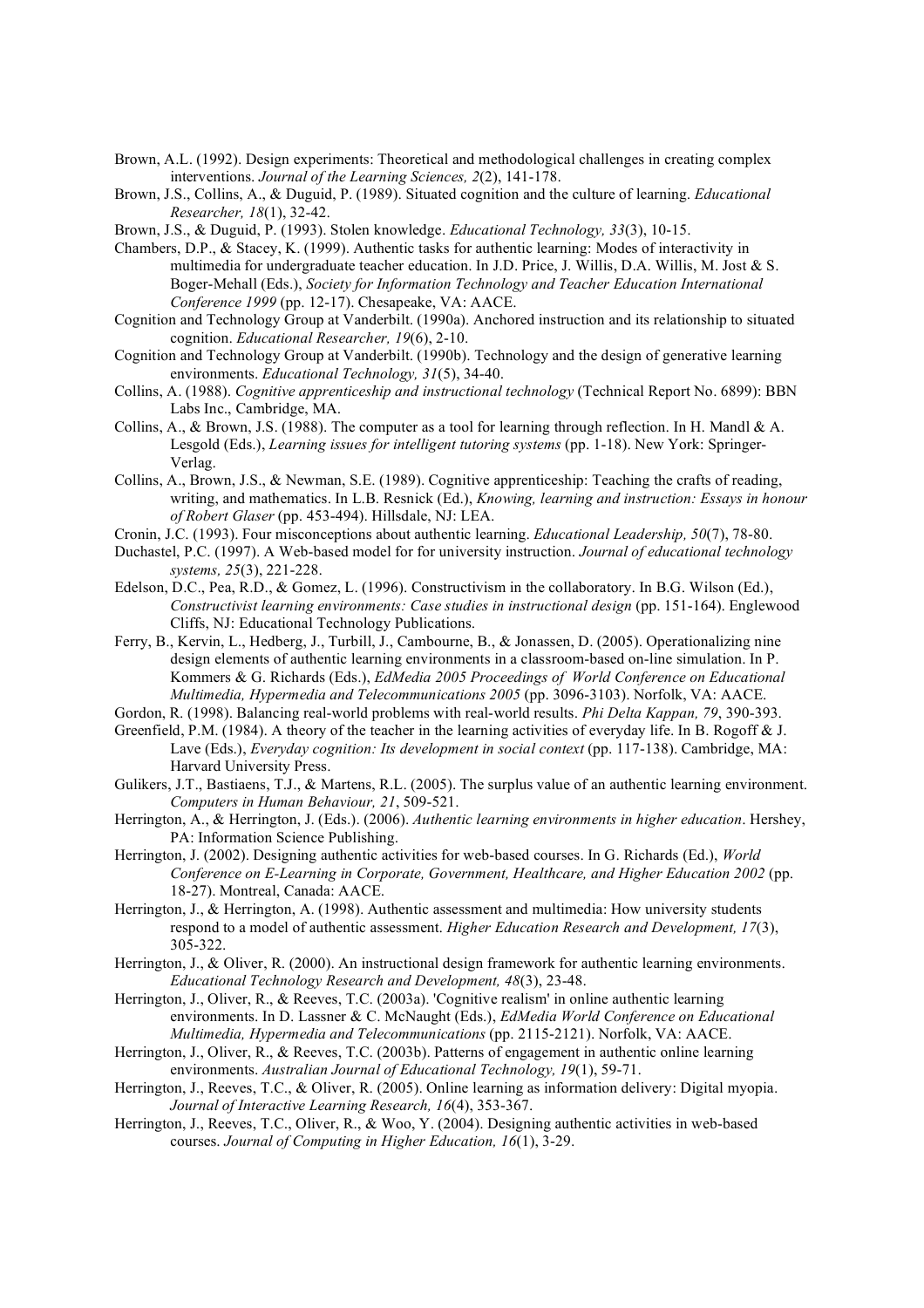Herrington, J.A. (1997). *Authentic learning in interactive multimedia environments.* Edith Cowan University. Unpublished PhD thesis.

- Honebein, P.C., Duffy, T.M., & Fishman, B.J. (1993). Constructivism and the design of learning environments: Context and authentic activities for learning. In T.M. Duffy, J. Lowyck & D.H. Jonassen (Eds.), *Designing environments for constructive learning* (pp. 87-108). Heidelberg: Springer-Verlag.
- Hooper, S. (1992). Cooperative learning and computer-based design. *Educational Technology Research and Development, 40*(3), 21-38.
- Jonassen, D. (1991). Evaluating constructivistic learning. *Educational Technology, 31*(9), 28-33.
- Kantor, R.J., Waddington, T., & Osgood, R.E. (2000). Fostering the suspension of disbelief: The role of authenticity in goal-based scenarios. *Interactive Learning Environments, 8*(3), 211-227.
- Kemmis, S. (1985). Action research and the politics of reflection. In D. Boud, R. Keogh & D. Walker (Eds.), *Reflection: Turning experience into learning* (pp. 139-163). London: Kogan Page.
- Kennedy, G., Judd, T., Keppell, M., Ginns, C., Crabb, B., & Strugnell, R. (2001). DNAexplorer: Computer Facilitated Learning of Bioinformatics Using a Situated Model. In P. Kommers & G. Richards (Eds.), *World Conference on Educational Multimedia, Hypermedia and Telecommunications 2001* (pp. 931- 936). Norfolk, VA: AACE.
- Keppell, M., Wlodek, M.E., Ping, S., Kennedy, G., Kirk, J., & Judd, T. (2003). Developments in authentic learning: A woman's reproductive life cycle. In P. Kommers & G. Richards (Eds.), *World Conference on Educational Multimedia, Hypermedia and Telecommunications 2003* (pp. 1431-1438). Honolulu, Hawaii, USA: AACE.
- Koppi, T., & Pearson, E. (2005). The COERSEA model for interactive presentations. *Journal of University Teaching and Learning Practice 2*(2), 84-99.
- Lave, J., & Wenger, E. (1991). *Situated learning: Legitimate peripheral participation*. Cambridge: Cambridge University Press.
- Lebow, D. (1993). Constructivist values for instructional systems design: Five principles toward a new mindset. *Educational Technology Research and Development, 41*(3), 4-16.
- Lebow, D., & Wager, W.W. (1994). Authentic activity as a model for appropriate learning activity: Implications for emerging instructional technologies. *Canadian Journal of Educational Communication, 23*(3), 231-144.
- Lee, S., Lee, J., & Kim, J. (2005). Design framework of situated online environments for foreign language learning. In P. Kommers & G. Richards (Eds.), *EdMedia 2005 World Conference on Educational Multimedia, Hypermedia and Telecommunications 2005* (pp. 1894-1899). Montreal, Canada: AACE.
- Linn, R.L., Baker, E.L., & Dunbar, S.B. (1991). Complex, performance-based assessment: Expectations and validation criteria. *Educational Researcher, 20*(8), 15-21.
- Luigi, D.-P., Tortell, R., Morie, J., & Dozois, A. (n.d.). Effects of priming on behavior in virtual environment. Retrieved 8 August, 2006, from http://projects.ict.usc.edu/see/publications/Priming\_Civilian.pdf.
- McLellan, H. (Ed.). (1996). *Situated learning perspectives*. Englewood Cliffs, NJ: Educational Technology Publications.
- Milburn, D. (n.d.). Magellan's log: Culture, counterculture, anticulture: The willed suspension of disbelief. Retrieved July, 2002, from www.texaschapbookpress.com/magellanslog8/disbelief.htm
- Miller, T.W. (2000). Marketing research and the information industry. Retrieved 26 November, 2003, from http://www.bus.wisc.edu/nielsencenter/research/docs/twmcasro\_revised.pdf
- Myers, S. (1993). A trial for Dmitri Karamazov. *Educational Leadership, 50*(7), 71-72.
- Oliver, R., & Herrington, J. (2000). Using situated learning as a design strategy for Web-based learning. In B. Abbey (Ed.), *Instructional and cognitive impacts of web-based education* (pp. 178-191). Hershey, PA: Idea Group Publishing.
- Oliver, R., & Omari, A. (1999). Using online technologies to support problem based learning: Learners responses and perceptions. *Australian Journal of Educational Technology, 15*(158-79).
- Östlund, C., & Svensson, L. (2005). Designing web lectures: Bridging design theory and educational practice through an inductive approach. In *Proceedings of the IRIS 28 Conference: Reaching out*. Kristiansand, Norway: IRIS. Retrieved 8 August 2006 from http://www.hia.no/iris28/index.htm.
- Pennell, R., Durham, M., Ozog, M., & Spark, A. (1997). Writing in context: Situated learning on the web. In R. Kevill, R. Oliver & R. Phillips (Eds.), *What works and why: Proceedings of the 14th Annual Conference of the Australian Society for Computers in Learning in Tertiary Education* (pp. 463-469). Perth, WA: Curtin University.